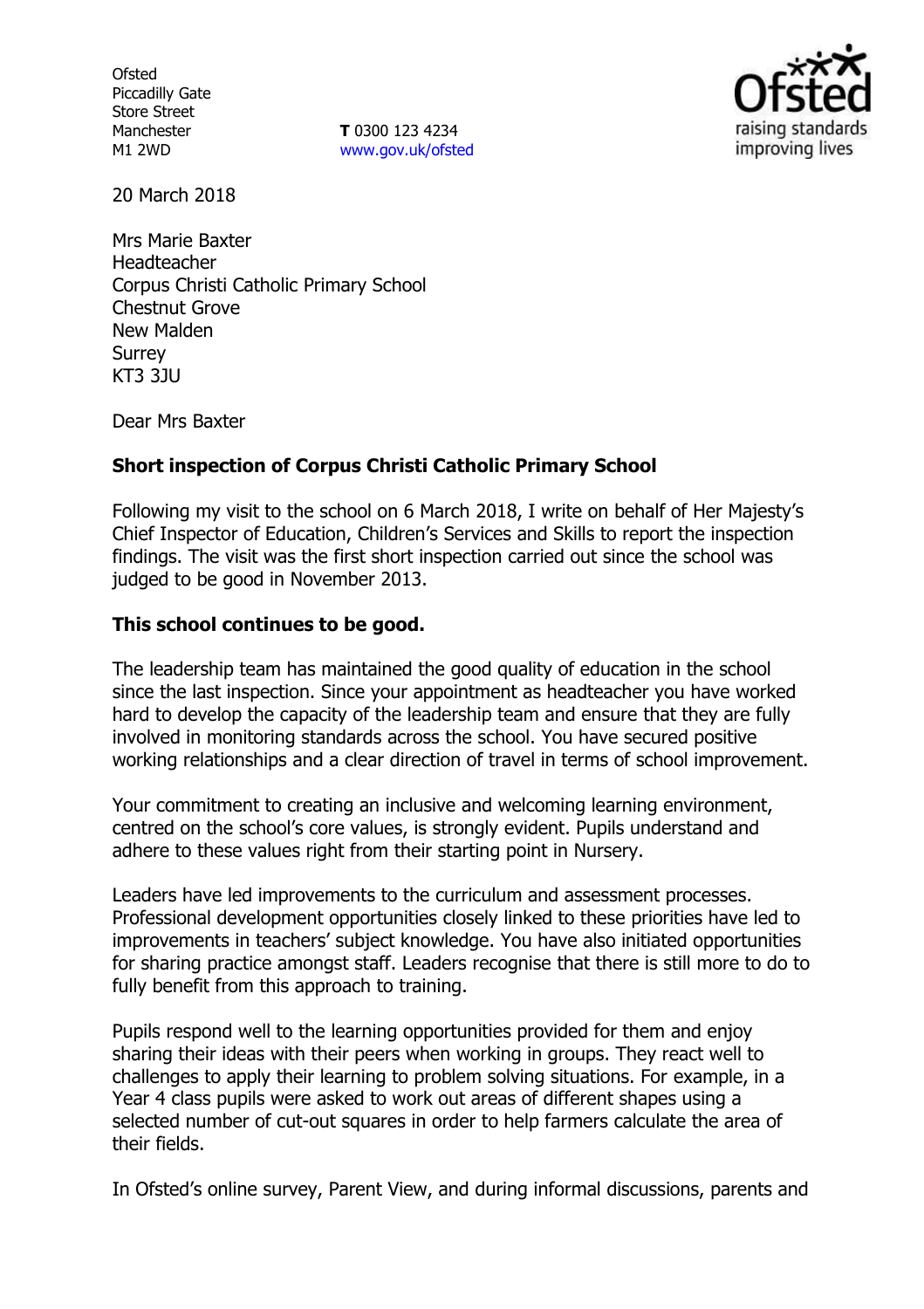

carers overwhelmingly agree that their children are happy at school.

Governors are actively involved in the school and make regular visits to review how well leaders are addressing school improvement priorities. Governors make effective use of external reports to validate leaders' judgements.

The previous inspection report recommended that the school should provide the pupils with more opportunities to apply their knowledge of grammar, punctuation and spelling to written work in different subjects. Training provided for all staff has led to strong improvements in their subject knowledge of phonics. Pupils are provided with a good range of purposes for writing, from reports on the Great Fire of London in history to recording experiments in science lessons. Teachers remind pupils of grammar, punctuation and spelling rules in all subject areas when they are asked to write. Teachers use opportunities to develop language related to topics well.

In addition, the previous inspection report recommended that good practice is strengthened by increasing opportunities for teachers to show pupils how to review and improve their written work. The introduction of the new phonics programme has resulted in an increased focus on editing work in key stage 1. In key stage 2 this continues, with pupils marking their changes using 'polish pens'. In some classes, pupils are given opportunities to share their work with their peers and exchange ideas about how their writing could be improved.

## **Safeguarding is effective.**

The importance of safeguarding pupils is well embedded into the culture of the school. The leadership team has ensured that all safeguarding arrangements are fit for purpose. Staff demonstrate a secure understanding of policy and their role in keeping every child safe. Staff are provided with regular updates. Pupils are informed about how to keep themselves safe and report that they seek guidance from staff if needed.

# **Inspection findings**

- A key line of enquiry for the inspection was to review the procedures for monitoring pupils' attendance as persistent absence increased in the academic year 2016/17.
- Attendance is robustly monitored and staff work in partnership with the local authority to ensure that families of pupils with high absence are supported effectively to improve. As a result, the number of pupils with persistent absence is declining.
- The second key line of enquiry was to review the steps taken to raise attainment in key stage 1, as outcomes in 2017 were below the national average for all subjects. In addition, I investigated how well those pupils who are now in key stage 2, who did not meet the expected standard at key stage 1, are being supported to catch up.
- Teachers demonstrate effective subject knowledge and plan tasks that are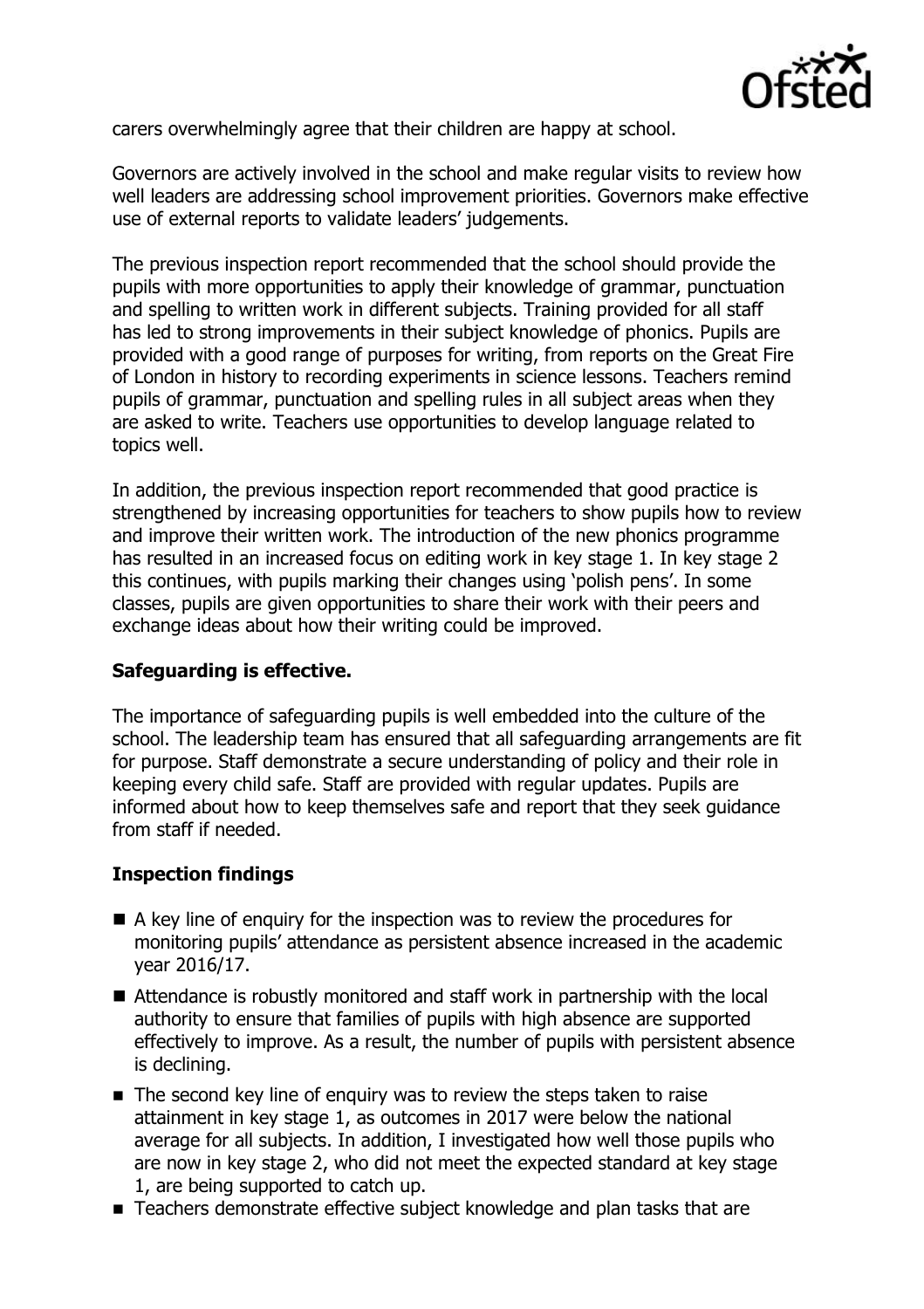

creative and engage pupils well. As a result, pupils are well focused in lessons and work well together to share ideas and raise questions.

- Where the best practice is seen, time in lessons is used productively and assessment, including questioning, is used effectively to assess pupils' understanding and extend their learning. However, this is not yet consistent across the school.
- The final key line of enquiry was to measure how successfully leaders support teachers to create opportunities for reading and writing in early years. In 2017, the percentage of children who achieved expected levels at the end of Reception was below the national average, with reading and writing outcomes particularly low.
- **Through creative planning based on children's interests, early years staff ensure** that pupils are well motivated by their learning experiences. The opportunities for early reading and writing are relevant and varied. For example, children enjoyed using the magnifying glasses to find clues about the 'crime scene' staged in Reception. They recorded their findings in a variety of ways and articulated their ideas with enthusiasm and clarity.
- Early years staff support learning by engaging, with interest, in meaningful discussion with children. They question children well to extend their learning and initiate new ideas.

# **Next steps for the school**

Leaders and those responsible for governance should ensure that:

- staff make more effective use of assessment to reshape lessons and move learning on more swiftly
- leaders continue to develop opportunities for staff to share practice in order to establish greater consistency in the quality of teaching.

I am copying this letter to the chair of the governing body, the director of education for the Archdiocese of Southwark, the regional schools commissioner and the director of children's services for Kingston upon Thames. This letter will be published on the Ofsted website.

Yours sincerely

Helen Rai **Ofsted Inspector**

## **Information about the inspection**

During the inspection, I held meetings with you, the deputy head teacher, the special educational needs leader, the phonics leader, the English leader and the key stage 2 leader. I met with the office staff responsible for pre-employment checks